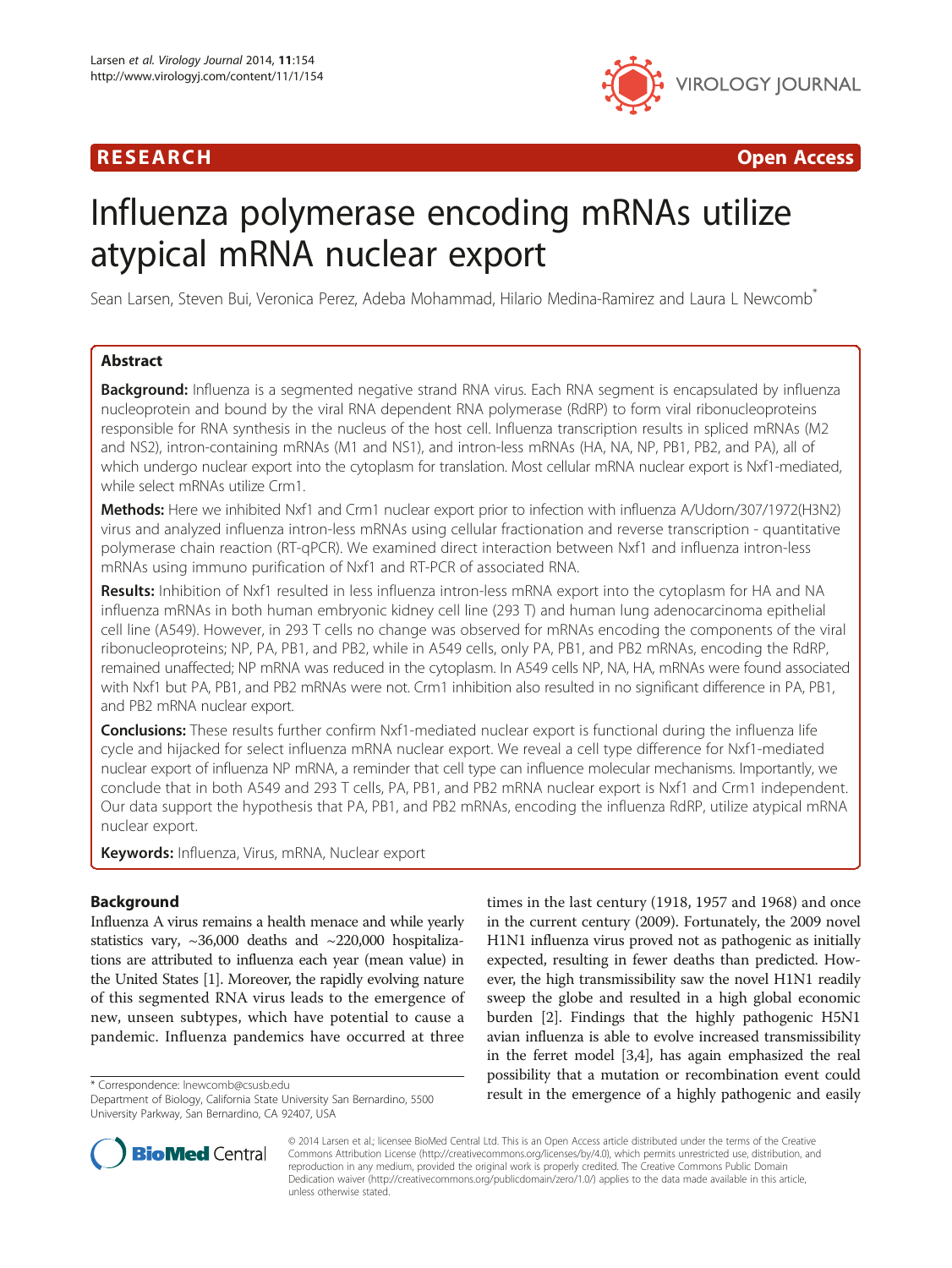transmissible influenza virus that will cause a severe and deadly pandemic. Greater understanding of the molecular mechanisms of influenza replication will facilitate the ability to identify novel antiviral targets and develop effective antiviral therapies.

Influenza is a segmented negative strand RNA virus. Each RNA segment is encapsulated by influenza nucleoprotein (NP) and bound by the viral RNA dependent RNA polymerase (RdRP) to form viral ribonucleoproteins (vRNPs) responsible for RNA transcription. Unlike most negative strand RNA viruses, which transcribe RNA in the cytoplasm, influenza transcribes its mRNA in the nucleus. Transcription is primed with a capped 12–15 nucleotide RNA excised from nascent cellular mRNAs by the RdRP in a process termed "cap-snatching" [[5](#page-9-0)] and polyadenylated by reiterative copying at a poly U stretch near the 5' end of the vRNA template [[6](#page-9-0)]. Two viral transcripts, M and NS, are spliced to generate alternative mRNAs. Virus replication requires the nuclear export of spliced mRNAs (M2 and NS2), intron-containing mRNAs (M1 and NS1), and intron-less mRNAs (HA, NA, NP, PB1, PB2, and PA).

The major structure involved in nuclear trafficking is an assembly of nucleoporins located within the nuclear envelope termed the Nuclear Pore Complex (NPC). Large molecular weight complexes require nuclear export signals to export through the NPC. RNAs are transported by interaction with proteins. Studies of retroviral mRNA nuclear export have led to our understanding of two distinct host mRNA nuclear export pathways, represented by the proteins Crm1 and Nxf1. Complex retroviruses such as HIV encode viral Rev protein, which binds the Rev-responsive element (RRE) found within the introns of intron-containing completely un-spliced and partially spliced viral mRNAs, and assists in the export of these viral mRNAs from the nucleus [[7](#page-10-0)]. Rev contains the first described nuclear export signal (NES) which interacts with host Crm1 to export Rev, along with the bound viral intron containing mRNA, to the cytoplasm [\[8](#page-10-0)]. Simple retroviruses such as Mason-Pfizer monkey virus (MPMV) encode an RNA structure within introns termed the constitutive transport element (CTE), which was used to identify host nuclear export factor 1 (Nxf1, also called TAP) as a cellular mRNA nuclear export factor [[9](#page-10-0)]. Over-expression of this RNA element blocks most cellular mRNA nuclear export but not Rev dependent mRNA nuclear export [[10](#page-10-0)]. Conversely, a mutant nucleoporin, which inhibits Crm1, blocks Rev dependent RNA export but not bulk cellular mRNA export or CTE dependent export [\[11](#page-10-0)]. Therefore, the two host cellular proteins, Crm1 and Nxf1, represent two separate mRNA nuclear export pathways.

Research on the mechanisms of influenza mRNA nuclear export is insufficient and results contradictory. RNAi screening in drosophila cells identified Nxf1 as an

essential host factor for influenza mRNA nuclear export [[12\]](#page-10-0). Additional studies provide evidence of a role for host Nxf1 in export of some but not all influenza mRNAs [\[13,14](#page-10-0)]. In contrast, another report concludes that influenza NS1 protein inhibits host Nxf1 nuclear export to block expression of host antiviral mRNAs such as IFN mRNAs [[15\]](#page-10-0). The latter paper suggests influenza mRNA nuclear export is not Nxf1-mediated, but rather Crm1-mediated. While Crm1 nuclear export is utilized by influenza virus for export of viral ribonucleoproteins (vRNPs) during virion assembly [[16\]](#page-10-0), reports support host Crm1 is not used by any influenza mRNAs for export from the nucleus [[13,14,17,18](#page-10-0)]. The published studies were performed in kidney cells, either Madin-Darby canine kidney cell line (MDCK), baby hamster kidney cell line (BHK), and/or human embryonic kidney cell line (293 T). Given that influenza virus infects cells of the respiratory tract, human lung adenocarcinoma epithelial cell line (A549) are likely a better model cell line for studies of influenza infection. Therefore, we set out to examine influenza viral mRNA export in human lung adenocarcinoma epithelial cell line (A549).

Here we report our results on the role of Nxf1 and Crm1 in influenza intron-less mRNA nuclear export (HA, NA, NP, PB1, PB2, and PA mRNAs). We utilized both inhibition of Nxf1 or Crm1 and direct immuno purification of Nxf1 along with associated RNAs. We find influenza mRNA nuclear export is Nxf1-mediated with the exception of the influenza RNA dependent RNA polymerase encoding mRNAs; PA, PB1, and PB2. Our results in A549 cells differed from our results and published research obtained in 293 T cells [\[13\]](#page-10-0) with respect to the export of influenza NP mRNA. This led us to conclude there is a cell type difference in Nxf1-mediated NP mRNA nuclear export: in human lung adenocarcinoma epithelial cell line (A549) NP mRNA nuclear export is Nxf1-mediated while in human embryonic kidney cell line (293 T) NP mRNA nuclear export is Nxf1 independent. It is important to acknowledge cell type differences if the larger goal is to translate data to application.

Although much research suggests Crm1 is not utilized for influenza mRNA nuclear export [\[13,14,17,18\]](#page-10-0), in light of the revelation of a cell type difference, we readdressed the role of Crm1 in influenza mRNA nuclear export in A549 cells. Inhibition of Crm1 did not result in significant inhibition of nuclear export of any influenza mRNAs analyzed. This led us to conclude that the influenza RNA dependent RNA polymerase encoding mRNAs; PA, PB1, and PB2, do not export the nucleus via the two defined mRNA nuclear export pathways represented by Crm1 and Nxf1, but instead use an atypical mRNA nuclear export pathway. Defining this pathway will shed light on alternate cellular mRNA nuclear export pathways and may lead to the discovery of novel antiviral targets.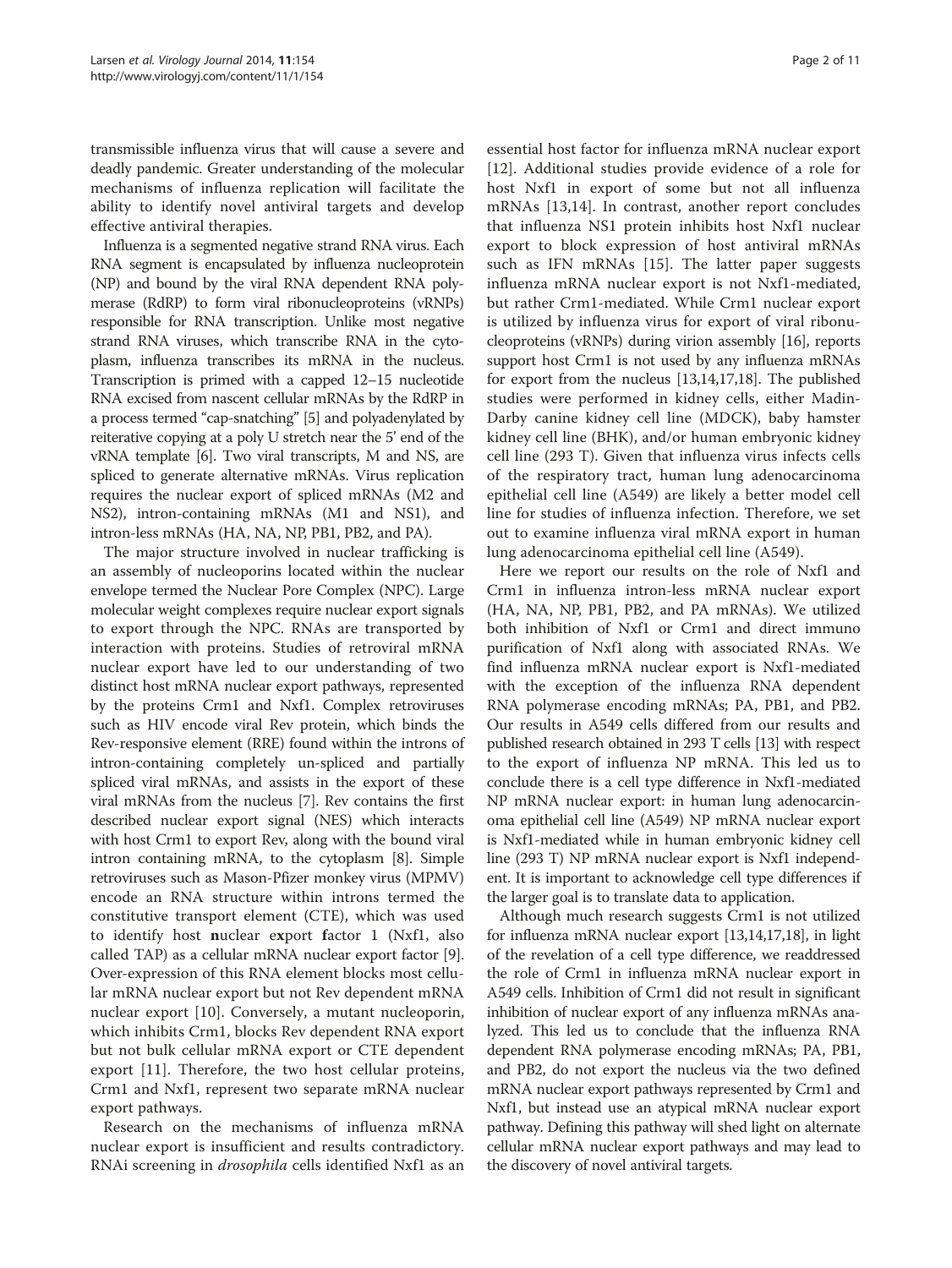#### Results and discussion

# Inhibition of Nxf1-mediated nuclear export via expression of dominant negative Nxf1 results in decreased virus production and cytoplasmic reduction of select influenza mRNAs

We inhibited Nxf1-mediated nuclear export by expression of a dominant negative Nxf1 protein encoding alanine substitutions at residues 593–595 within the nuclear export signal (NES), rendering a dominant negative effect on Nxf1-mediated nuclear export [\[19\]](#page-10-0). We expressed dominant negative Nxf1 in A549 cells, with transfection efficiency ~70% as monitored by co-transfection with eGFP. We detect less virus production in cells inhibited for Nxf1-mediated nuclear export via expression of dominant negative Nxf1 than control (Figure [1A](#page-3-0)). 48 hours post transfection with DNA plasmids to express dominant negative Nxf1, A549 cells were infected with influenza A Udorn at MOI of 2.5 to assay single cycle infection. After 1-hour incubation with virus inoculum, cells were thoroughly washed and media samples collected. Collected media was used in plaque assay to calculate virus titer. Virus production was significantly inhibited at 12 hours post infection in A549 cells expressing the dominant negative Nxf1 protein (Figure [1](#page-3-0)A). These results are consistent with the notion that Nxf1 is required for optimal influenza production during infection [\[12](#page-10-0)].

To examine viral mRNA expression and export, A549 cells were fractionated at 3.5 hours post infection and proteins isolated from both the nuclear and cytoplasmic fractions. Western blot confirms cellular fractionation as SP1, a protein localized to the nucleus, is detected only in the nuclear fraction, and Hsp90, a protein localized to the cytoplasm, is detected only in the cytoplasmic fraction (Figure [1B](#page-3-0)). RNA was isolated from the cytoplasmic fraction and quantified using a nanospectrophotometer, and equal concentrations of RNA were subject to reverse transcription using oligo dT and gene specific PCR with primers to amplify influenza genes. We show results from three independent biological trials of RNA isolated from the cytoplasmic fraction using both semi-quantitative PCR, where product is taken over sequential cycles during exponential amplification and examined via ethidium bromide and gel electrophoresis, and triplicate quantitative PCR, where product is assessed by SYBR Green at each cycle and graphed relative to the control (uninhibited) sample. In all trials our data revealed that while NP mRNA expression in the cytoplasm was significantly decreased in A549 cells with Nxf1-mediated export inhibited, the polymerase encoding mRNAs, PA, PB1, and PB2 were not significantly affected (Figure [1](#page-3-0)C and D).

Our data is both similar and different to one published report [\[13\]](#page-10-0), which concluded that early expressed mRNAs, NP and PB2, were less dependent on Nxf1-mediated nuclear export, with NP mRNA showing the least

dependency. To understand the discrepancy regarding NP mRNA nuclear export, we addressed differences in the experimental design to determine what could account for the variance. In addition to different mechanism of inhibition, both the cell type and influenza strain used were different in our study. Therefore, we repeated our experimental approach in both 293 T and A549 cells, where we observed  $\sim$ 90% and  $\sim$ 70% transfection efficiency respectively, as monitored by co-transfection with eGFP. Western blot demonstrates decent cellular fractionation with tubulin, primarily in the cytoplasmic fraction and SP1 or TAT-SF1, nuclear localized proteins, detected in the nuclear fraction (Figure [2A](#page-4-0)). There is a background signal of unconfirmed identity, which migrates slightly below tubulin, detected in the 293 T nuclear fractions probed with anti-tubulin. We show triplicate RT-qPCR of isolated cytoplasmic RNA from two independent biological trials in each cell type to demonstrate that while NP mRNA nuclear export was Nxf1-mediated in A549 cells, NP mRNA nuclear export had no dependence on Nxf1 in 293 T cells (Figure [2B](#page-4-0)). Our studies reveal there is a cell type difference for influenza NP mRNA nuclear export. It is important to report and acknowledge cell type molecular differences to facilitate the transition from basic research to application. Further, our data support Nxf1-mediated nuclear export is functional during influenza infection and is important for optimal virus production.

# Immuno-purification of Nxf1 in A549 cells reveals NP, HA, and NA influenza viral mRNAs associate with Nxf1, while PA, PB1, and PB2 mRNAs do not

To further support the use of Nxf1 for influenza NP mRNA nuclear export but not polymerase encoding mRNAs in A549 cells, we immuno purified Nxf1 and examined associated RNAs. A549 cells were transfected with DNA plasmid to express functional FLAG-tagged human Nxf1 protein or FLAG-Vector control, expressing only the FLAG epitope [[20](#page-10-0)]. Transfection efficiency was ~70% in A549 cells as monitored by co-transfection with eGFP. 48 hours post transfection cells were infected at MOI of 2.5 for analysis of single cycle infection. Cells were collected at 7 hours post infection and total protein extracts prepared. The extracts were subject to immuno affinity purification using anti-FLAG antibodies coupled to beads. Samples were analyzed by Western blot to confirm immuno purification of FLAG-Nxf1 (Figure [3](#page-4-0)A). While the Western blot results show not all expressed FLAG-Nxf1 was purified, as some FLAG-Nxf1 remains in the supernatant (SUP), sufficient amounts of FLAG-Nxf1 were present in the immuno purified (IP) sample for analysis of co-associated mRNAs. RNA was isolated from total extract and IP sample of infected cells expressing FLAG-Nxf1 or FLAG-vector negative control. RNA was analyzed with a nanospectrophotometer at absorbance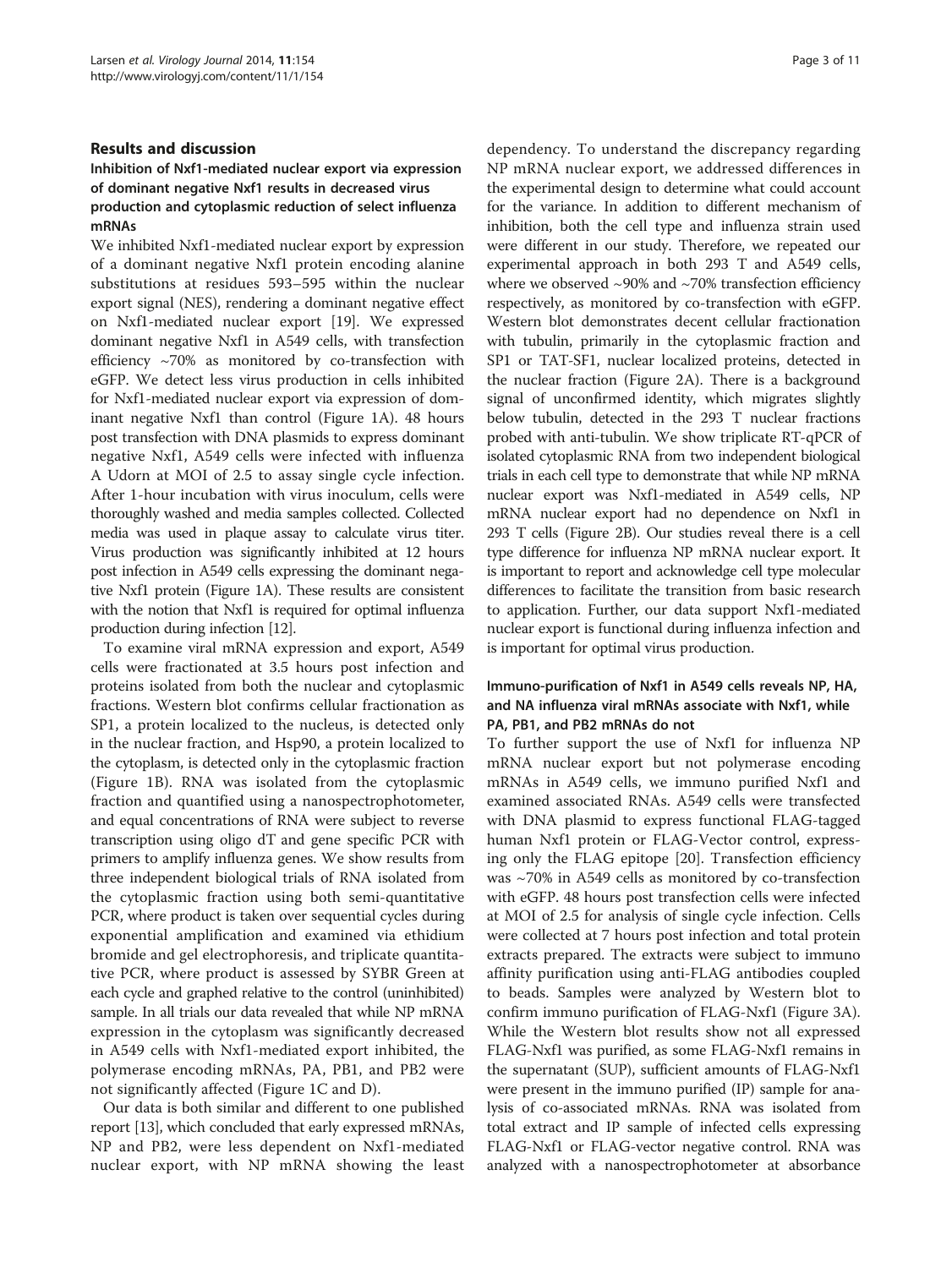<span id="page-3-0"></span>

260 to calculate concentration. Equal concentrations of RNA from both the total and IP samples from both FLAG-Nxf1 and FLAG-vector negative control were subject to reverse transcription with oligo dT to generate cDNA of any associated polyadenylated RNAs. As expected, we routinely recovered less RNA in the FLAGvector negative control IP compared to FLAG-Nxf1 IP. Therefore, to use equal RNA concentrations we consistently used a greater volume of sample recovered from the FLAG-vector negative control IP, which still showed little/

no non-specific association with the highly expressed influenza mRNAs, strengthening the stringency of our experiment (Figure [3B](#page-4-0) and C). Furthermore, given that PCR is a very sensitive technique, which can amplify trace quantities of cDNA, we included a total control using 10% of cDNA from the total RNA sample; thus representing 10% of the amount processed in the IP sample. This provided an  $\sim$ 10% cut-off for interaction detection; if 10% of total cDNA showed product at PCR cycle 25 but the IP sample did not, we considered this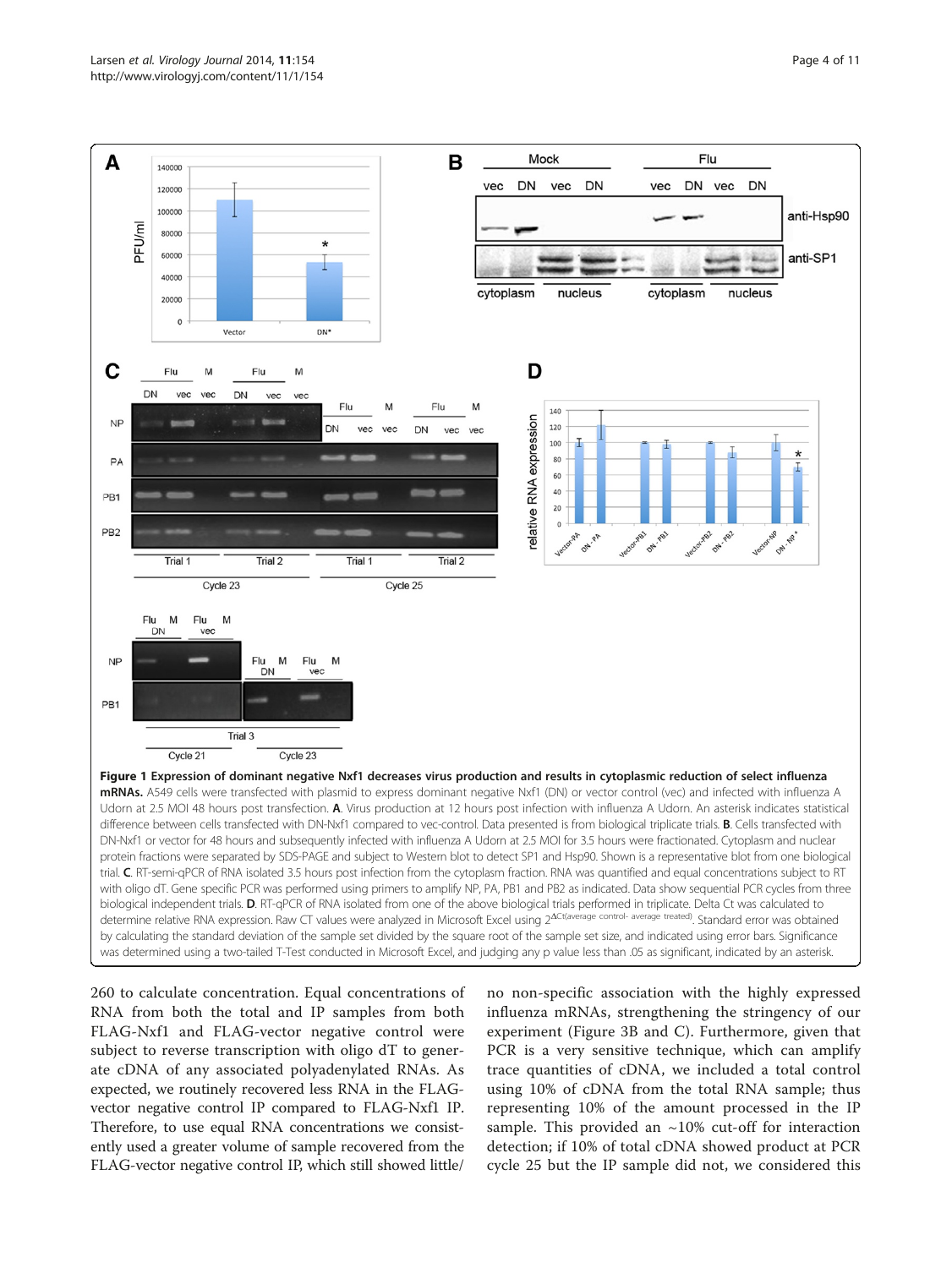<span id="page-4-0"></span>

to Western blot to detect SP1, TAT-SF1, or tubulin. Shown is a representative blot from one biological trial. B. RT-qPCR of RNA isolated from the cytoplasm fraction. RNA was quantified and equal concentrations subject to RT with oligo dT. Gene specific PCR was performed using primers to amplify NP, PA, PB1 and PB2 as indicated. Data shown is from two biological independent trials of more than 5 repeats, each trial performed in triplicate PCR. Delta Ct was calculated to determine relative RNA expression. Raw CT values were analyzed in Microsoft Excel using 2<sup>ΔCt(averag</sup> control- average treated). Standard error was obtained by calculating the standard deviation of the sample set divided by the square root of the sample set size, and indicated using error bars. Significance was determined using a two-tailed T-Test conducted in Microsoft Excel, and judging any p value less than .05 as significant, indicated by an asterisk.



immuno purified beads, and supernatant. A. Protein from the immuno purified beads (IP) and supernatant (sup) were separated by SDS-PAGE and subject to Western blot with anti-FLAG antibody to detect FLAG-Nxf1. Shown is a representative blot from one biological trial. B-C. RNA isolated from IP and total samples was quantified and equal concentrations were subject to RT with oligo dT. Gene specific PCR was performed using primers to amplify NP, PA, PB1, PB2, HA, and NA for 25 cycles. Data shown is from two representative trials of more than 5 repeats. In all cases the volume of cDNA used in the PCR step was 1/10<sup>th</sup> that used in the IP samples, with the exception of NP amplification in **B**, where equal cDNA was used for total and IP, and total samples are likely at saturation limit in end point PCR.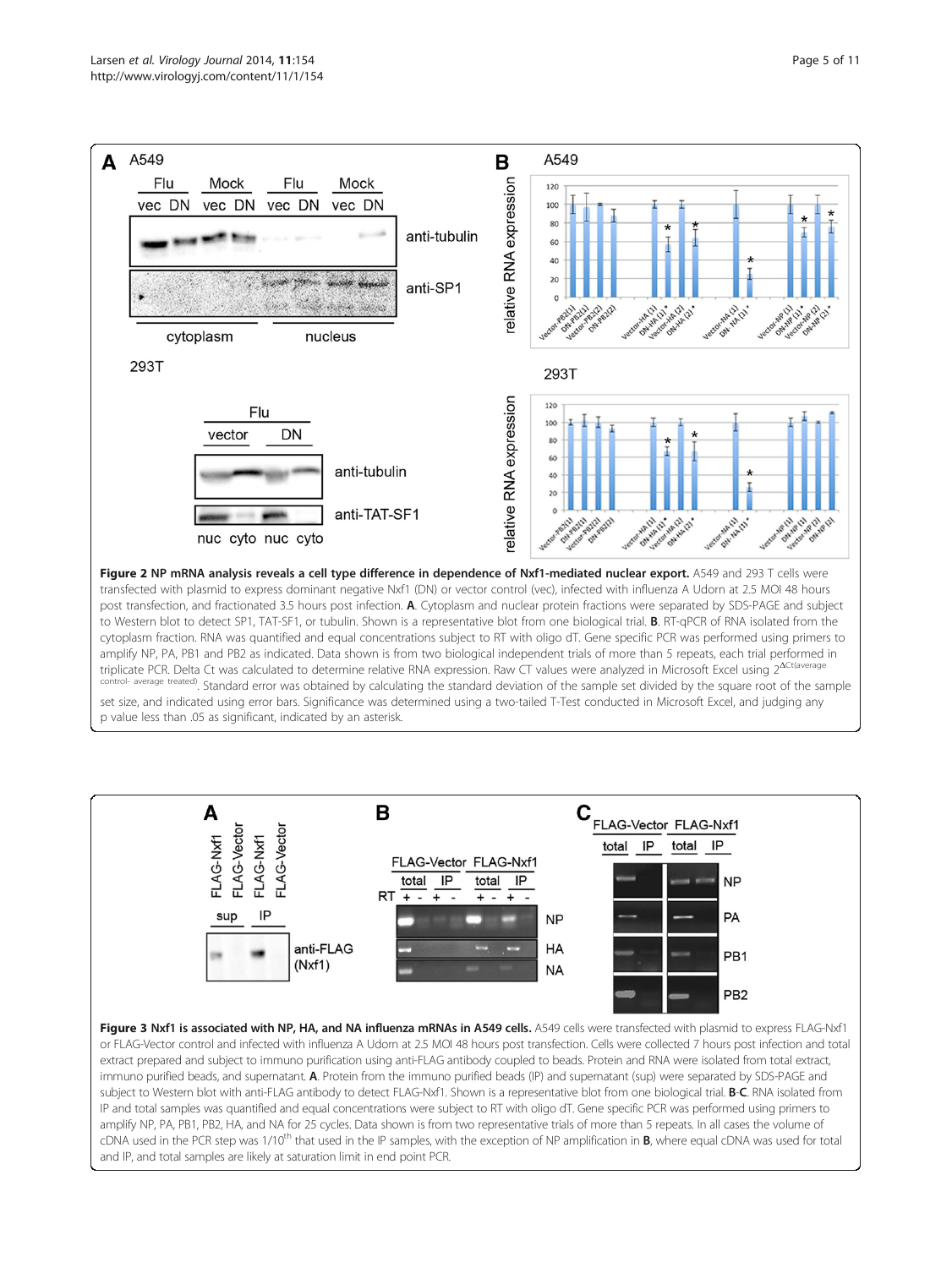<span id="page-5-0"></span>no association with Nxf1, whereas if the IP sample did show product we considered this Nxf1-associated. Given Nxf1-mRNA is a dynamic interaction which only occurs during the act of mRNA nuclear export,  $\sim$ 10% of the mRNA showing interaction was reasoned to be an appropriate cut-off to avoid detection of false positives which could occur given the sensitivity of PCR. We find that while HA, NA, and NP mRNAs were specifically associated with FLAG-Nxf1; PA, PB1, and PB2 mRNAs were not (Figure [3](#page-4-0)B and C). Our results are both in agreement and disagreement with published studies [[14\]](#page-10-0), which conclude that NA, M1, and PB1 mRNAs associate with Nxf1 (also called TAP). Again there are many variables that could account for the discrepancy including virus subtype (Udorn vs PR8) and cell line utilized (A549 vs MDCK, Madin-Darby canine kidney). Our experiments demonstrate a specific and physical association of HA, NA, and NP influenza mRNAs with Nxf1 in A549 cells but no association with PA, PB1, and PB2 mRNAs. These immuno purification data are in agreement with our results obtained by inhibition of Nxf1. Together our data conclude that HA, NA, and NP mRNA nuclear export is Nxf1-mediated in A549 cells, while the polymerase encoding mRNAs, PA, PB1, and PB2, use an Nxf1-independent nuclear export mechanism.

# Influenza NS1 protein also associates with Nxf1/RNA immuno purified complexes

We confirm the reported influenza NS1 - Nxf1 protein interaction observed in kidney cells [[14,15\]](#page-10-0) in A549 cells (Figure 4). This interaction is speculated to inhibit Nxf1 nuclear export as a mechanism to boost host shut off of



antiviral gene expression [\[15](#page-10-0)] and enhance intron-less mRNA nuclear export [[14\]](#page-10-0). It is possible NS1-Nxf1 protein interaction has a dual role; perhaps by facilitating and/or regulating select influenza mRNA nuclear export, host mRNA nuclear export is simultaneously inhibited. However, it is known from commonly utilized reconstituted vRNP assays that only influenza NP and RdRP (PA, PB1, PB2) proteins are required for mRNA production and subsequent protein expression from all vRNA templates, demonstrating NS1 is not required for efficient influenza mRNA nuclear export. On the other hand, NS1 has been speculated to play regulatory roles in influenza mRNA synthesis [[21](#page-10-0)], splicing [[22](#page-10-0)], nuclear export [[23](#page-10-0)], and translation [[24\]](#page-10-0). However, NS1 deletion viruses are viable in interferon (IFN) deficient Vero cells, underscoring the main function of influenza NS1 as an IFN antagonist [[25](#page-10-0)]. In addition, host mRNA transcription is targeted for shut off by influenza at a minimum of two steps prior to mRNA nuclear export; loss of the 5' cap structure on nascent mRNAs due to influenza 'cap-snatching' [\[5](#page-9-0)], and inhibition of host mRNA polyadenylation due to influenza NS1 interaction with host cleavage and polyadenylation specificity factor 30 kDa subunit (CPSF30) [\[26](#page-10-0)]. While it is unclear how much contribution to host shut off is due to NS1-Nxf1 interaction, viruses often employ multiple targets to counter the host antiviral defenses. While we do not yet completely understand the role of the NS1-Nxf1 protein interaction, it is clear that Nxf1-mediated nuclear export is functional during the influenza life cycle for nuclear export of at least some select influenza mRNAs and required for optimal influenza replication and virus production.

# Leptomycin B treatment inhibits virion production but not influenza PA, PB1, or PB2 mRNA nuclear export in A549 cells.

While published data suggests no influenza mRNAs utilize Crm1 for nuclear export [\[13,14,17,18\]](#page-10-0), these studies were carried out in kidney cell lines. Given the cell type difference regarding NP mRNA nuclear export and the lack of analysis of the role of Crm1 in a lung cell line, we readdressed this question in A549 cells. Consistent with the previous studies, we found no role for Crm1 in influenza mRNA nuclear export in A549 cells. After the initial virus attachment period, cells were treated with 10 nM LMB during viral infection at MOI of 1.4 or 2.8. To assess inhibition of Crm1 nuclear export, cells were washed well after 1 hour of incubation with virus inoculum and media samples taken. HA assay confirms no detectable virions are produced in cells treated with LMB in contrast to untreated cells, which produced virions detectable by HA (Figure [5A](#page-6-0)). This result suggests Crm1-mediated nuclear export is inhibited in the LMB treated samples because vRNP nuclear export during virion assembly requires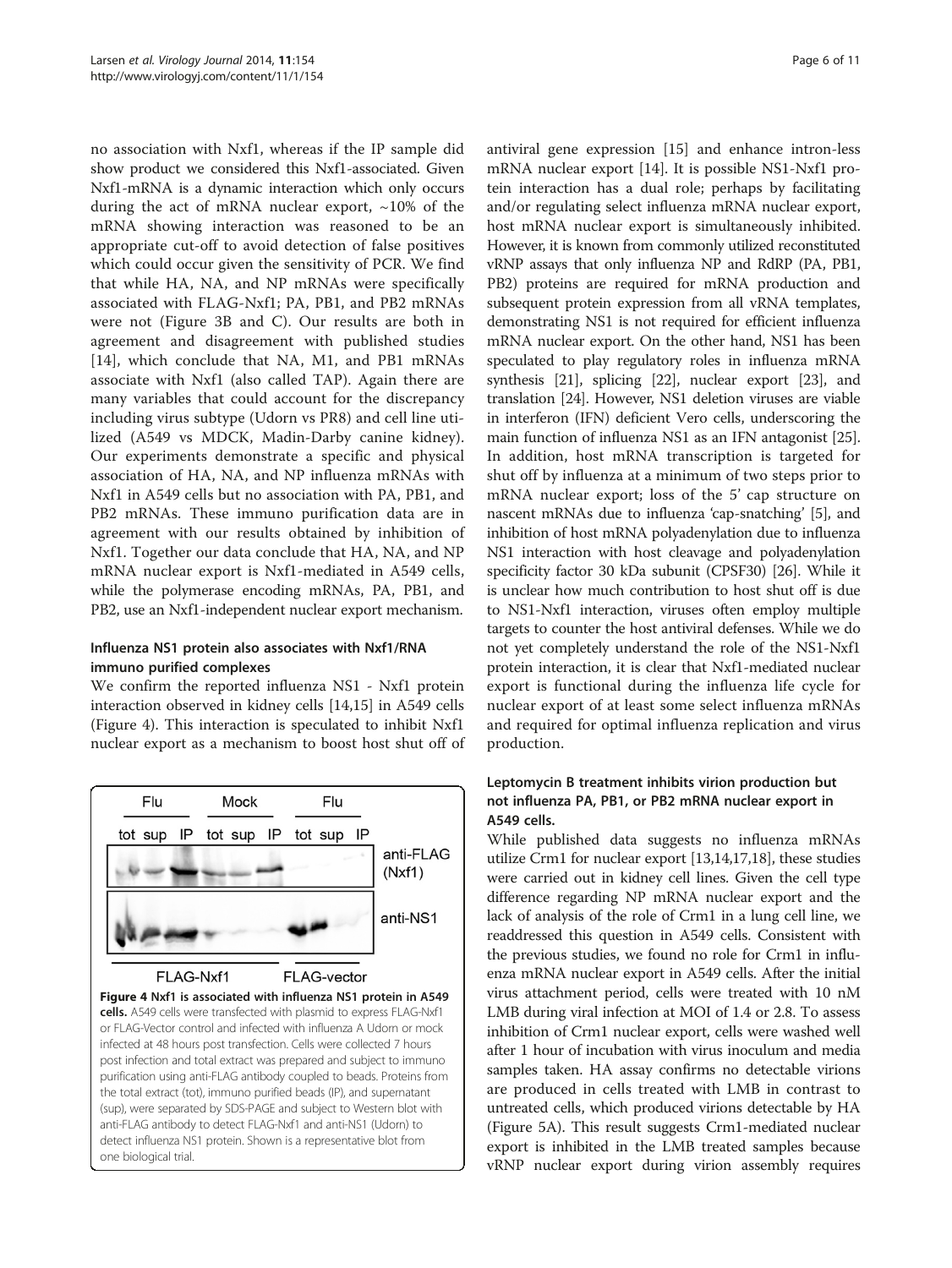<span id="page-6-0"></span>

Crm1-mediated nuclear export [[16,17\]](#page-10-0). To evaluate influenza mRNA nuclear export, cells were collected at 3.5 hours post infection, fractionated, and protein isolated from both nuclear and cytoplasmic fractions. Western blot confirms cellular fractionation as Nxf1, a protein localized to the nucleus, is detected only in the nuclear fraction, and Hsp90, a protein localized to the cytoplasm, is detected only in the cytoplasmic fraction (Figure 5B). RNA was isolated from the cytoplasmic fraction, quantified using a nanospectrophotometer, and equal concentrations were subject to reverse transcription using oligo dT and gene specific quantitative PCR in triplicate with primers to amplify influenza genes. We found no significant difference between LMB treated and untreated samples for cytoplasmic levels of influenza HA, NP, PA, PB1, and PB2 mRNAs (Figure 5C). However, cytoplasmic PB2 mRNA was ~25% decreased in LMB treated cells with a p-value of 0.105, which may represent some dependency on Crm1 nuclear export but was not deemed significant with a cut off of p < 0.05. Still, from this experiment we conclude that Crm1 is not utilized for intron-less influenza mRNA nuclear export in A549 cells. Together our results reveal that the influenza polymerase encoding mRNAs, PA, PB1, and likely PB2, use neither the major cellular mRNA nuclear export factor, Nxf1, nor the alternate Crm1 nuclear export factor for mRNA nuclear export in human lung adenocarcinoma epithelial cell line (A549).

# Conclusion

There are three main conclusions from our research results. The first is that Nxf1-mediated nuclear export is

required for optimal influenza virus production in all cell types examined. When Nxf1-mediate nuclear export is inhibited by expression of dominant negative Nxf1 protein there is less nuclear export of select influenza mRNAs and less virus production. These data suggest that Nxf1 mediated nuclear export needs to be functional for optimal influenza replication. Further, select influenza mRNAs were found associated with Nxf1 in the cell, strongly supporting use of Nxf1-mediated nuclear export by these select viral mRNAs.

The second main conclusion is the recognition that model cell type can influence molecular mechanisms of influenza infection. We clearly demonstrate that NP mRNA nuclear export is Nxf1-mediated in A549 cells but Nxf1 independent in 293 T cells. This conclusion is important to properly assess research results for relevance to application. While 293 T cells are routinely used in research because of excellent ability to take up DNA, they are kidney cells and thus may not be the best human model cell line to study the molecular mechanism of the respiratory influenza A virus; A549 lung cells may represent a better model. Our study is a needed reminder that cell type can influence molecular mechanisms and this must be taken into consideration when analyzing, compiling, and comparing data.

The third and in our opinion most important main conclusion is that the polymerase encoding mRNAs, PA, PB1, and likely PB2, appear to use neither defined host mRNA nuclear export pathway in both cell types examined. This is an exciting result as it implies these viral mRNAs utilize an uncommon mRNA nuclear export pathway. While there are other RNA nuclear export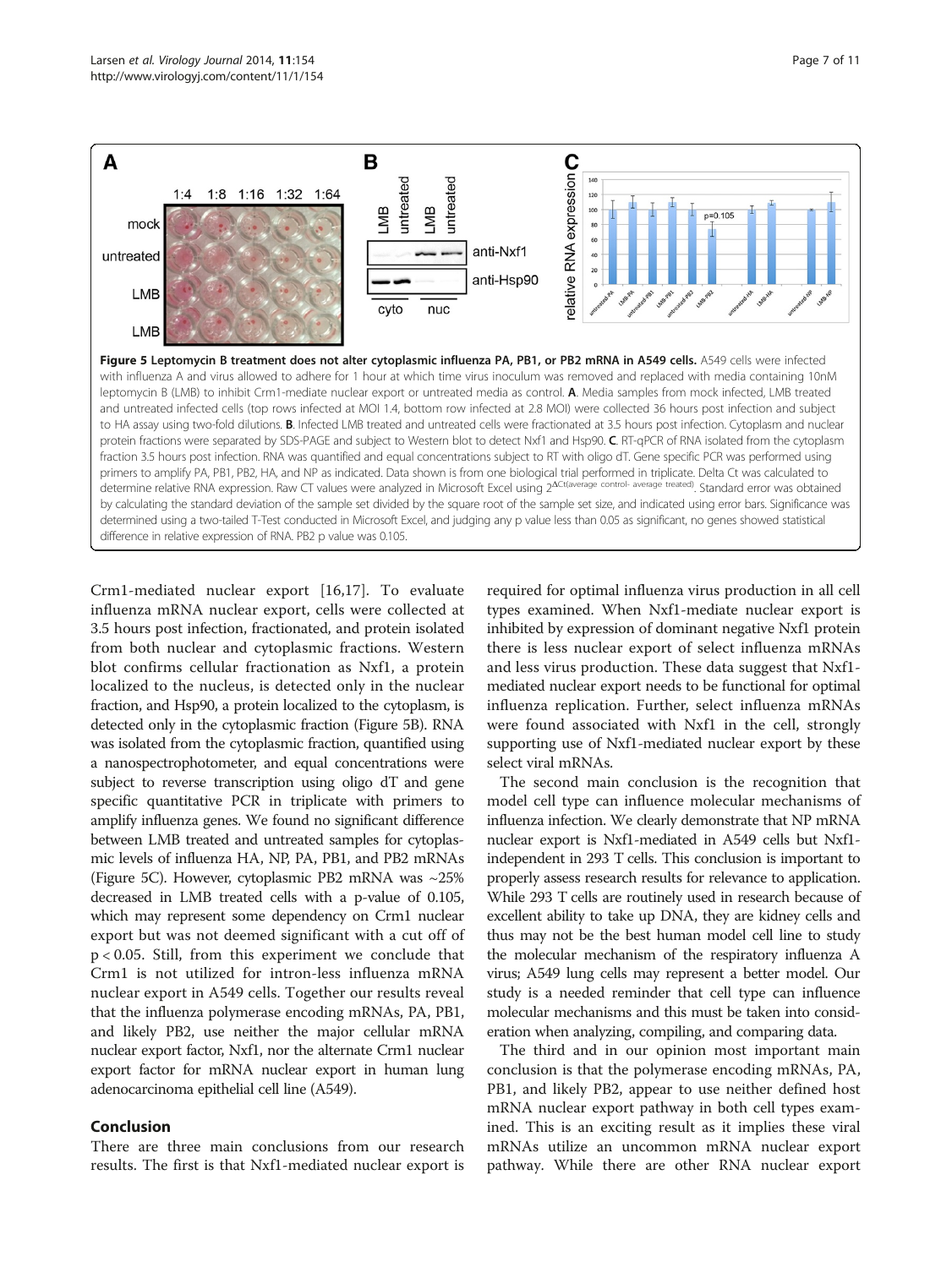factors, such as Exportin T to export tRNAs [[27\]](#page-10-0) and Exportin 5 to export pre-micro-RNAs [\[28](#page-10-0)], these factors have not as yet been implicated in export of mRNAs, viral or host. It may be that influenza has hijacked one of these non-coding RNA export pathways to export viral mRNAs. Further, Nxf1 is a member of a family of nuclear export factors, and it could be that influenza polymerase encoding mRNAs have hijacked a less characterized member of this family. It is also possible that the influenza polymerase encoding mRNAs utilize an as yet unidentified and uncharacterized nuclear export pathway which likely function in atypical mRNA nuclear export pathway(s) and may represent feasible targets for future development of innovative antiviral therapies. Identification of the host factors that participate in the nuclear export of influenza PA, PB1, and PB2 mRNAs is a goal of our future research.

# Methods

# Cells, virus, plasmids, LMB, and antibodies

293 T human embryonic kidney cell line, A549 human lung adenocarcinoma epithelial cell line, and MDCK Madin-Darby canine kidney cell line were purchased from ATCC American tissue culture collection and maintained at 37°C with 5% CO2 in DMEM with 10% FBS. Influenza A/Udorn/307/1972(H3N2) was generated from 12 plasmids using reverse genetics as described [[29\]](#page-10-0). The plasmids required for reverse genetics were kindly provided by R. Krug. Plasmids encoding dominant negative DN - Nxf1 (TapA17) was kindly provided by B. Cullen [\[19\]](#page-10-0) and plasmid encoding FLAG-Nxf1 was kindly provided by J. Steitz [\[20\]](#page-10-0). Plasmid DNA was purified using QIAGEN maxi or mini prep kit per manufacturers protocol. Leptomycin B (LMB) was purchased from Fisher. α-Tubulin, α-SP1, α-HSP90, α-NXF1, and α-FLAG were purchased from Abcam and used per manufacturers instructions. α-NS1 Udorn was kindly provided by R. Krug. Secondary HRP coupled α-Mouse and α-Rabbit were purchased from Pierce and used per manufacturer's instructions.

# Transfection

293 T or A549 cells were grown to approximately 70% confluency in 100 mm dishes or 6-well plates depending on experiment.

pcDNA plasmids encoding FLAG-NXF1 (10 μg) and FLAG-Vector (9 μg) with eGFP (1 μg), or DN-Nxf1 (10 μg) and CMV (9 μg) with eGFP (1 μg) were transfected into cells (100 mm dish) using Mirus transfection DNA to reagent at a ratio of 1:3 (293 T cells) or 1:2 (A549 cells). eGFP was used to monitor transfection efficiency, which was  $\sim$ 70% in A549 cells and  $\sim$ 90% in 293 T cells. 48 hrs post transfection one set was mock infected and the other infected at MOI of 2.5.

#### LMB treatment

Cells were allowed to incubate with viral inoculum (MOI 1.4 or 2.8) for 1 hour; after attachment viral inoculum was removed and 10nM LMB was added along with the incubation media in treated samples for the remainder of influenza infection period.

#### Influenza A infection

Cells were infected with MOI of 1.4, 2.5, or 2.8 as indicated. Cells were first washed with PBS and overlaid with viral inoculum for 1 hour with gentle shaking every 15 minutes to ensure cells did not dry out and virus attachment occurred. After 1 hour virus inoculum was removed and replaced with media containing 2.5% FBS. For experiments where virion or virus production was assessed, cells were washed numerous times prior to addition and sampling of media. Furthermore, a control sample was taken at this point to ensure minimal/no virus left behind from inoculum. For examination of mRNA nuclear export under conditions of Nxf1 or Crm1 inhibition, cells were collected at 3.5 hours post infection. For examination of direct Nxf1-mRNA interaction, cells were collected at 7 hours post infection.

#### Plaque and HA assays

Serial dilutions of media samples were subject to standard plaque or HA assay. For plaque assay, media from triplicate samples were diluted and used to infect confluent MDCK cells. Titers from triplicate trials were averaged and standard error was obtained by calculating the standard deviation of the sample set divided by the square root of the sample set size, and indicated using error bars. Significance was determined using a two-tailed T-Test conducted in Microsoft Excel, and judging any p value less than .05 as significant. For HA assay two-fold dilutions of media was mixed with chicken red blood cells.

#### Cellular fractionation and isolation of protein and RNA

At 3.5 hours post infection, cells were pelleted by centrifugation and cellular pellets were washed in 5X volume of cell pellet with Reticulate Standard Buffer (RSB: 10 mM Tris HCl pH7.5, 10 mM KCl, 1.5 mM  $MgCl<sub>2</sub>$ ) containing protease and RNase inhibitors. Cells were then re-suspended in RSB at 10X the volume of the cell pellet and incubated on ice for 10 minutes. NP-40 was added to a final concentration of 0.2% to disrupt plasma membranes. Visual inspection of the cells before and after addition of NP-40 ensured burst plasma membranes and intact nuclei. Nuclei were pelleted by centrifugation at 300×g for 8 minutes at 4°C. The cytoplasmic extract was collected and the nuclear pellet was re-suspended in Dignam Buffer C without glycerol (20 mM HEPES pH 7.9, 0.42 M NaCl, 1.5 mM  $MgCl_2$ , 0.2 mM EDTA) and containing protease and RNase inhibitors, to release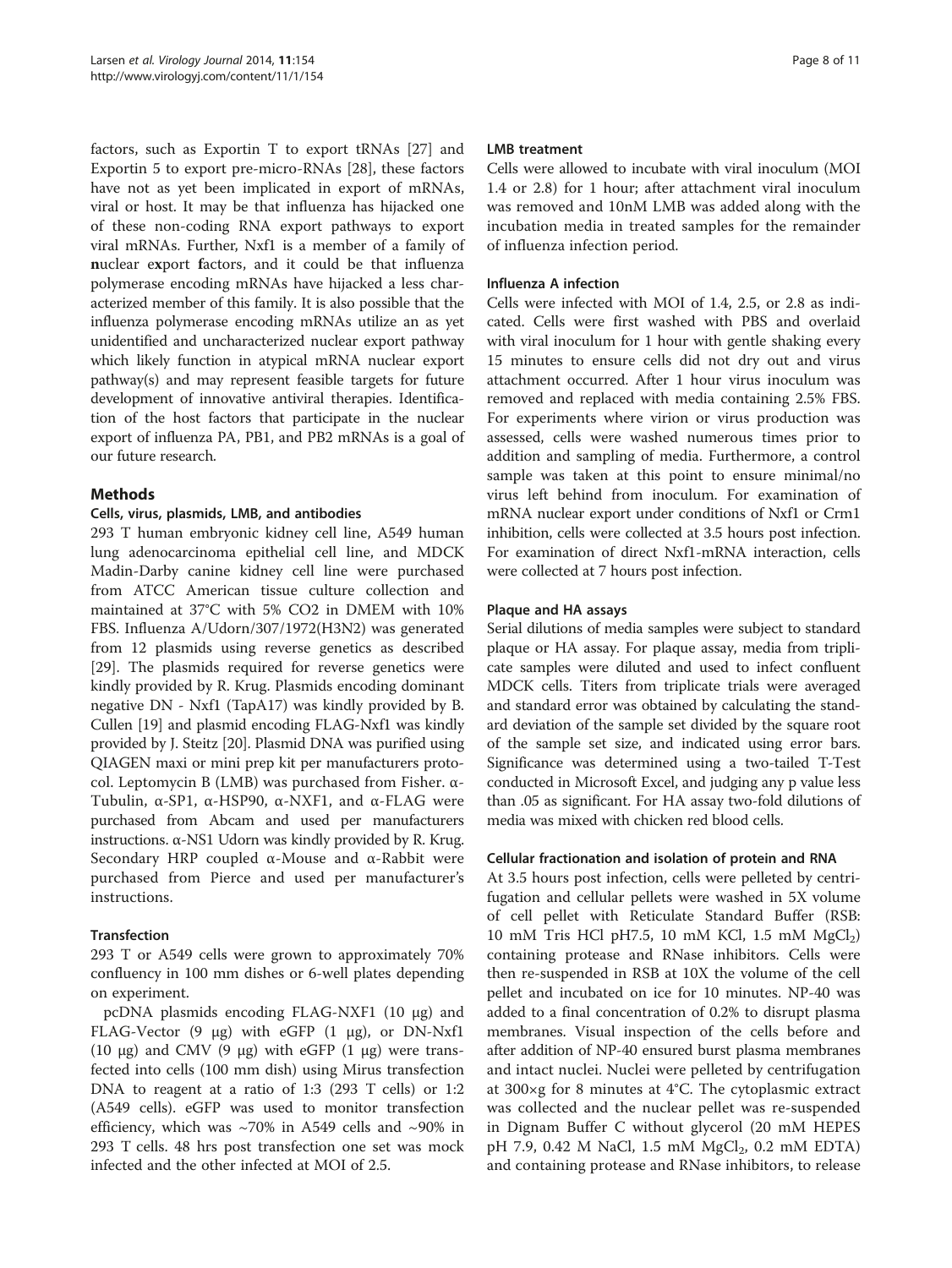nuclear molecules. Both nuclear and cytoplasmic extracts were clarified from debris by high-speed centrifugation for 10 minutes at 4°C. An equal amount of 20 mM HEPES pH 7.9, 0.2 mM EDTA was added to the nuclear extract to reduce the total NaCl and  $MgCl<sub>2</sub>$  concentrations. This was used as cytoplasmic and nuclear protein extracts.

To isolate RNA, equal volume of Phenol/Chloroform/ Isoamyl alcohol (25:24:1) was added to a portion of the cytoplasmic and nuclear fractions. Samples were vortexed 4 times for 10 seconds and placed on ice in between. Samples were centrifuged at 13,000 RPM for 10 minutes at 4°C. Aqueous layer was collected and 0.5 volume NH4OAc (7.5 M) and 2X volume 100% EtOH was added and RNA was allowed to precipitate overnight at −80°C. Samples were centrifuged at 13,000 RPM for 20 minutes at 4°C. Pellet was washed in 75% EtOH and centrifuged at 13,000 RPM for 5 minutes at 4°C. EtOH was removed and pellet was allowed to air dry for 10 minutes and resuspended in 10 mM Tris in DEPC  $H_2O$ ; amount dependent on size of RNA pellet. RNA was quantified using a nanospectrophotometer and absorbance at 260.

# Total extract preparation for immunopurification and associated RNA isolation

For immuno purification experiments, cell pellets were resuspended in 1 mL Sonication Buffer (100 mM Tris HCl pH 7.5, 100 mM NaCl, 2.5 mM  $MgCl_2$ , 0.5% Triton  $\times$ -100) containing protease and RNase inhibitors. Cells were lysed using Fisher Scientific Sonic Dismembrator for 30 pulses at 30%, output 3–4. Sonicated materials were loaded onto a 30% sucrose cushion (30% Sucrose, 10 mM Tris HCl pH 7.5, 100 mM NaCl, 2.5 mM  $MgCl<sub>2</sub>$ ) and centrifuged at 4000 RPM for 15 minutes at 4°C to clarify total protein extract.

# Immunopurification

A portion of total protein extract was incubated with α-FLAG antibody (Stratagene) (1:50) and protease inhibitors for 1 hour at 4°C. Extracts were then incubated with PA/G sepharose beads washed with sonication buffer and containing protease inhibitors, at 4°C overnight. The samples were then spun for 8 seconds at 13,000 RPM at 4°C. Supernatant was collected. Beads were washed 3 times in 1 mL sonication buffer with RNase inhibitors. With each wash samples were then centrifuged for 8 seconds at 13,000 RPM at 4°C. 1/3 of the immuno purification from last wash was saved for protein analysis, and 2/3 was saved for RNA isolation.

# RNA isolation

Samples were first subject to protease degradation by incubation with protease K and equal volume of Phenol/ Chloroform/Isoamyl alcohol (25:24:1) was added to the resuspended bead immunopurification sample and total extract and samples processed as previously described above.

# SDS-PAGE and Western Blot

Protein extracts were separated by SDS-10% PAGE. Proteins were transferred to nitrocellulose using Fisher semi-dry blot apparatus and probed with primary and HRP-conjugated secondary antibodies as indicated. Pierce ECL reagents were used to detect HRP conjugated secondary antibody. Blots were developed using the Chemi-Hi setting on the ChemiDoc™ XRS (BioRad) system and digital images were obtained using Quantity One software. Digital images were exported as raw data TIFF files and image prepared using Adobe Photoshop to crop photos and adjust exposure, and Adobe Illustrator to add figure text labels.

# Reverse transcription – PCR

RNA was first quantified by spectrophotometry and separated on a 1% bleach/1% agarose gel to observe rRNA in total and cytoplasmic RNA preparations. For inhibition experiments, 1 μg cytoplasmic RNA was subject to reverse transcription using Promega AMV reverse transcription system per manufacturer's protocol with oligo dT as primer. For immuno purification experiments, 150-500 ng RNA was subject to reverse transcription depending on RNA recovery; however in all cases equivalent RNA concentration was used for all samples in the RT step.

# End point and semi-quantitative PCR

For analysis of mRNAs associated with Nxf1, 10% cDNA from total samples relative to 100% cDNA from IP was used for PCR (for example 1ul total and 10ul IP). For analysis of mRNA in cells inhibited for Nxf1-mediate nuclear export, equal volume cDNA was subject to gene specific PCR. For analysis of mRNAs associated with Nxf1 samples were taken at cycle 25. For analysis of mRNA in cells inhibited for Nxf1-mediate nuclear export samples were taken at sequential cycles as indicated to confirm analysis within the PCR exponential amplification curve. Samples were observed by ethidium bromide 1% agarose gel electrophoresis.

Primers for end point and semi-quantitative PCR:

NP (forward - CCAGAAGAAGTGTCCTTCCG, reverse - CGTACTCCTCTGCATTGTCTCC), PB1 (forward - CCCCTGAATCCATTTGTCAGC CATA,

reverse - ATGAAGGACAAGCTAAATTG), HA (forward - GCTCTGGAGAACCAACATACAA, reverse - ACAAGGGTGTTTTTAATTACTAATA), PB2 (forward - CCACCCAGATAATAAAGCTTCT CCCC,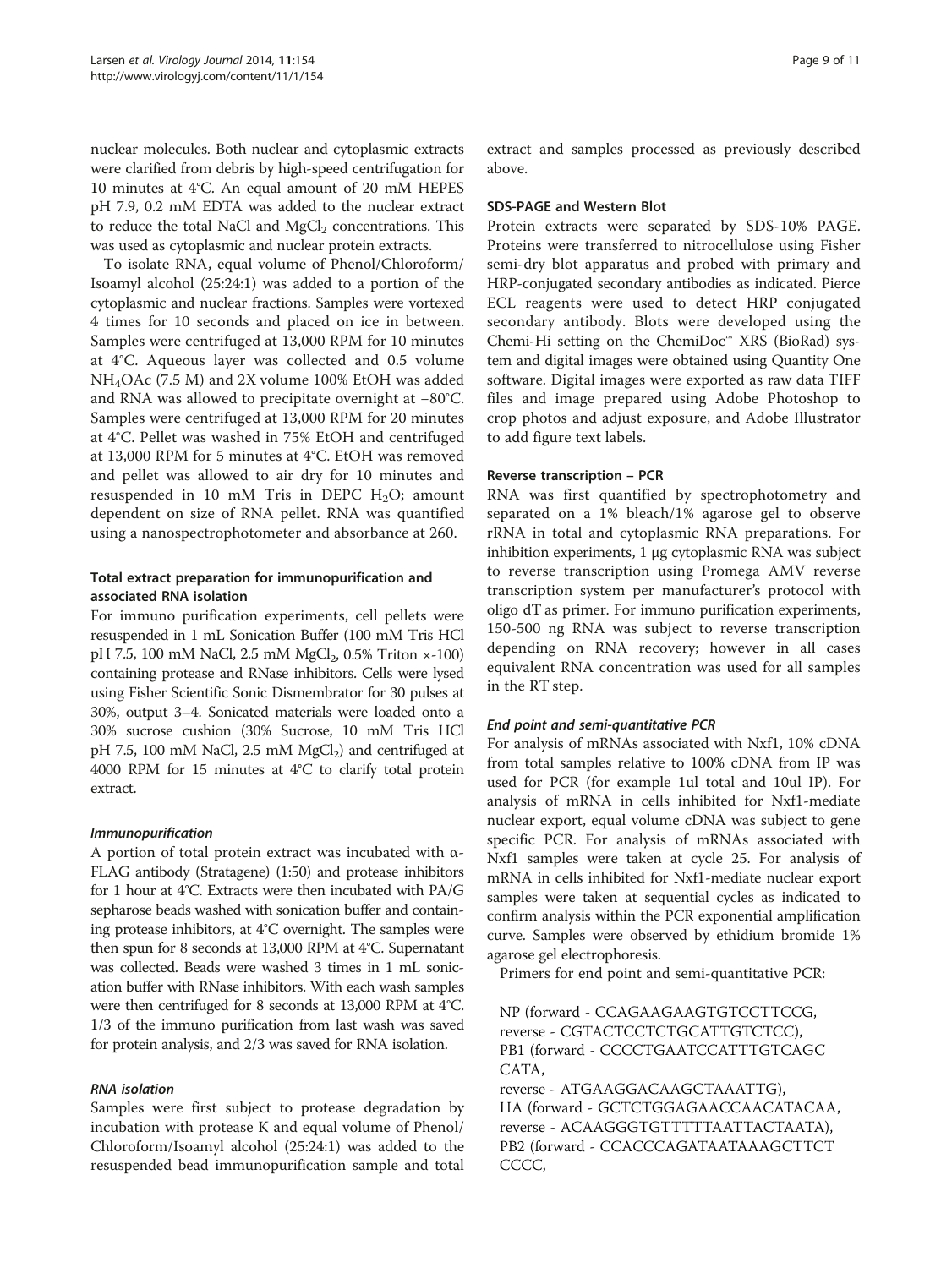<span id="page-9-0"></span>reverse - GTCAGTAAGTATGCTAGAGTCCCG), PA (forward - ATGACCAAAGAGTTTTTTGAGAATA, reverse - GTATGGATAGCAAATAGTAGCATTG).

#### Quantitative PCR

Equal amounts of cDNA were used in triplicate reactions. Quantitative PCR reactions were run in the Applied Biosystems StepOnePlus Real Time PCR system using SYBR Green Master mix (Applied Biosystems), with ROX as the reference dye.

Primers for gene specific qPCR:

NA (forward TGTGTGCTCAGGGCTTGTTG, reverse CTCCGTGATTCCCTTTCTCATT) HA (forward ACTGAAGTCAGGATACAAAGA CTGGAT,

reverse CCCCAGCAAAACAACACAAA) NP (forward GTGTGCAACCTGCATTTTCTGT, reverse TCTGAGGTTCTTCCCTCCGTATT) PA (forward GGACAAATGGAACATCAAAGATTAAA Reverse CAGAAGACTCGGCTTCAATCATG) PB1 (forward GGGAAAGGATACATGAACGAAAGT reverse ACTTTAGGTCAATGCTTGCTAGCA) PB2 (forward AATAAAGCTTCTCCCCTTTGCA reverse CCCTCACATTCACAGTCAATGAA)

# PCR cycle

PCR was performed in a standard 3 cycle PCR with denaturation at 95°C for 30 seconds, annealing temperature of 55°C for 30 seconds, and extension temperature of 72°C for 30 seconds.

#### Statistical Analysis of qPCR Data

Raw CT values were analyzed in Microsoft Excel using the  $2^{\Delta C t (control-treated)}$  formula of  $2^{\Lambda C T \text{average Control sample}}$  $2^{\wedge}$  CTaverage Treated sample. Due to the robust host shut off that occurs during influenza infection, we were unable to reliably detect a reference gene but rather normalized to total RNA concentration. RNA OD to calculate concentration was taken in duplicate or triplicate and RNA analyzed using gel electrophoresis prior to reverse transcription to ensure equal rRNA concentration and no RNA degradation. Reverse transcription reactions were aliquot from a master mix to ensure all samples obtained equivalent AMV-RT enzyme. Standard error was obtained by calculating the standard deviation of the sample set divided by the square root of the sample set size, and indicated using error bars. Significance was determined using a two-tailed T-Test conducted in Microsoft Excel, and judging any p value less than .05 as significant.

#### Competing interests

The authors declare that they have no competing interests.

#### Authors' contributions

SL designed and standardized conditions for all qPCR primer sets, performed dominant negative Nxf1 studies in both 293 T and A549 cells (Figure [2\)](#page-4-0) and RT-qPCR analysis of isolated RNA from HMR (Figure [1D](#page-3-0)). SL also wrote the initial draft of most of the included research results as his Biology Master's thesis; this was copied, edited to include additional experiments and discussion, and formatted for Virology Journal by LLN. SB designed and standardized conditions for all semi-qPCR primer sets, performed plaque assays for influenza viral titer after inhibition of Nxf1 via DN-Nxf1 expression (Figure [1A](#page-3-0)), established conditions for immuno purification of FLAG-Nxf1/RNA complexes (Figure [3C](#page-4-0)) and FLAG-Nxf1-NS1 interaction (Figure [4\)](#page-5-0). VP performed immuno purification experiments of FLAG-Nxf1/RNA complexes (Figure [3](#page-4-0)A and B). AM carried out the LMB inhibition experiments with assistance from VP. AM obtained the LMB inhibition results (Figure [5](#page-6-0)). HMR performed dominant negative Nxf1 studies in A549 cells and RT-semi qPCR (Figure [1B](#page-3-0) and C). LLN conceived and designed the project, allowing for input from all student authors, oversaw all student researchers, participated in qPCR analysis, prepared all figures in the acceptable file format, and wrote the final draft of the manuscript. All authors read and approved the final manuscript.

#### Authors' information

SL and SB were former Master's graduate students. SL is currently a medical student at St. George's University, Grenada and SB is currently a medical student at Western University of Health Sciences, California. VP was a former MARC (Minority Access to Research Careers) undergraduate scholar and is currently a high school science teacher for San Bernardino City Unified School District, California. AM was a recent post baccalaureate student researcher. HMR was a former McNair undergraduate scholar who is currently a medical doctor in residence at the University of Southern California. All student researchers performed this work in the CSUSB laboratory of LLN, the PI and corresponding author.

#### Acknowledgements

The authors would like to thank Robert Krug for α-NS1 Udorn antibody and plasmids required to generate Influenza A Udorn virus, Joan Steitz for plasmids to express FLAG-Nxf1 and matching vector and Bryan Cullen for plasmids to express dominant negative Nxf1. The authors would also like to thank Muriel Makamure, Ryan Laurel, and Lianna Serbas for additional work on this project. Funding for this project was provided by NIH K22AI074662, CSUPERB Development Grant 2011–2012, and CSUSB Office of Student Research Mini-Grant 2013–2014 all awarded to LLN; and CSUSB Office of Student Research Student-Grant 2013–2014 awarded to VP and AM. VP was supported through MARC T34GM083883. BRAD HD0522368 provided funding to LLN to prepare the manuscript.

#### Received: 25 February 2014 Accepted: 12 August 2014 Published: 28 August 2014

#### References

- 1. Centers for Disease Control. [<http://www.cdc.gov/flu/>]
- 2. Lagacé-Wiens PRS, Rubinstein E, Gumel A: Influenza epidemiology past, present, and future. Crit Care Med 2010, 38(4):e1–e9. PMID: 20029350.
- 3. Russell CA, Fonville JM, Brown AE, Burke DF, Smith DL, James SL, Herfst S, van Boheemen S, Linster M, Schrauwen EJ, Katzelnick L, Mosterín A, Kuiken T, Maher E, Neumann G, Osterhaus AD, Kawaoka Y, Fouchier RA, Smith DJ: The potential for respiratory droplet-transmissible A/H5N1 influenza virus to evolve in a mammalian host. Science 2012, 336(6088):1541–1547. PMID: 22723414.
- 4. Herfst S, Schrauwen EJ, Linster M, Chutinimitkul S, de Wit E, Munster VJ, Sorrell EM, Bestebroer TM, Burke DF, Smith DJ, Rimmelzwaan GF, Osterhaus AD, Fouchier RA: Airborne transmission of influenza A/H5N1 virus between ferrets. Science 2012, 336(6088):1534–1541. PMID: 22723413.
- 5. Plotch SJ, Bouloy M, Ulmanen I, Krug RM: A unique cap(m7GpppXm) dependent influenza virion endonuclease cleaves capped RNAs to generate the primers that initiate viral RNA transcription. Cell 1981, 23(3):847–858. PMID: 6261960.
- Poon LL, Pritlove DC, Fodor E, Brownlee GG: Direct evidence that the poly (A) tail of influenza A virus mRNA is synthesized by reiterative copying of a U track in the virion RNA template. J Virol 1999, 73(4):3473–3476. PMID: 10074205.